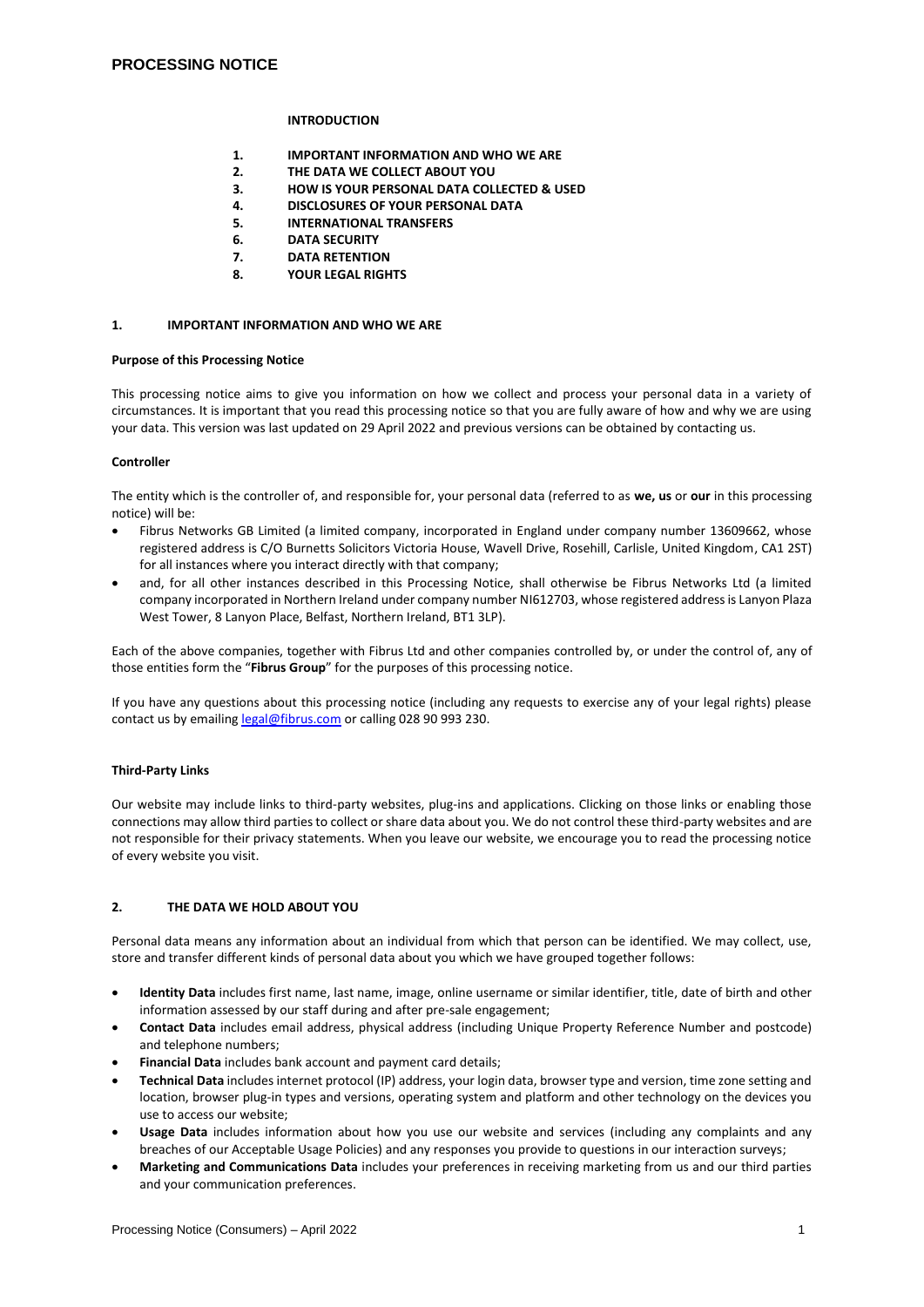# **PROCESSING NOTICE**

We do not collect any **Special Categories of Personal Data** about you (this includes details about your race or ethnicity, religious or philosophical beliefs, sex life, sexual orientation, political opinions, trade union membership, information about your health and genetic and biometric data) through use of the website or when otherwise dealing with or concerning you. Nor do we collect any information about criminal convictions and offences.

## **If you fail to provide personal data**

Where we need to collect personal data by law, or under the terms of a contract we have with you and you fail to provide that data when requested, we may not be able to perform the contract we have or are trying to enter into with you (for example, to provide you with services). In this case, we may have to cancel a service you have with us but we will notify you if this is the case at the time.

## **Your Duty to Inform us of Changes**

It is important that the personal data we hold about you is accurate and current. Please keep us informed if your personal data changes during your relationship with us.

## **3. HOW IS YOUR PERSONAL DATA COLLECTED & USED?**

We use different methods to collect personal data from and about you. The ways we collect it, what we collect and how and why we use that personal data is set out below:

| <b>Personal Data Type</b>                                       |                                                                                                              | <b>Collection Method</b>                                                                                                                                                                                                                                                                                                                                                                   |                                     | <b>Basis of Use</b>                                                                    |                                                  | <b>Purpose</b>                                                                                                                                                                                                                                                                                     |  |  |  |  |
|-----------------------------------------------------------------|--------------------------------------------------------------------------------------------------------------|--------------------------------------------------------------------------------------------------------------------------------------------------------------------------------------------------------------------------------------------------------------------------------------------------------------------------------------------------------------------------------------------|-------------------------------------|----------------------------------------------------------------------------------------|--------------------------------------------------|----------------------------------------------------------------------------------------------------------------------------------------------------------------------------------------------------------------------------------------------------------------------------------------------------|--|--|--|--|
| Preliminary contact regarding entering into a contract with you |                                                                                                              |                                                                                                                                                                                                                                                                                                                                                                                            |                                     |                                                                                        |                                                  |                                                                                                                                                                                                                                                                                                    |  |  |  |  |
|                                                                 | <b>Identity Data</b><br><b>Contact Data</b>                                                                  | Interactions instigated by<br>$\bullet$<br>you (including through<br>social media, including<br>through social media, our<br>website and our Support<br>telephone lines)<br>Data capture forms<br>Through entering<br>competitions and<br>promotions                                                                                                                                       | $\bullet$<br>$\bullet$<br>$\bullet$ | Consent<br>Contract<br>Legitimate Interests (to<br>run our company)                    | $\bullet$<br>$\bullet$<br>$\bullet$<br>$\bullet$ | To contact you<br>To conduct pre-sale<br>quality calls with you<br>To register you as a<br>customer or user<br>To analyse and<br>improve user<br>relationships and<br>interactions                                                                                                                 |  |  |  |  |
| $\bullet$                                                       | <b>Identity Data</b><br><b>Contact Data</b><br><b>Marketing Data</b>                                         | Data capture forms<br>$\bullet$                                                                                                                                                                                                                                                                                                                                                            | $\bullet$                           | Contract                                                                               | $\bullet$                                        | To contact you<br>whenever your<br>postcode comes within<br>our network, in order<br>to discuss providing<br>you with services                                                                                                                                                                     |  |  |  |  |
|                                                                 | <b>Identity Data</b>                                                                                         | Entering into, and managing, our contract                                                                                                                                                                                                                                                                                                                                                  | $\bullet$                           | Consent                                                                                | $\bullet$                                        | To deliver our goods                                                                                                                                                                                                                                                                               |  |  |  |  |
| $\bullet$<br>٠<br>$\bullet$<br>٠<br>$\bullet$                   | <b>Contact Data</b><br><b>Financial Data</b><br><b>Usage Data</b><br>Marketing and<br>Communications<br>Data | Interactions instigated by<br>$\bullet$<br>you (including through<br>social media, including<br>through social media, our<br>website and our Support<br>telephone lines)<br>From third parties like<br>$\bullet$<br>social media companies,<br>advertising networks,<br>review companies (such<br>as TrustPilot), electronic<br>payment providers, data<br>aggregators or your<br>employer | $\bullet$<br>$\bullet$              | Contract<br>Legitimate Interests (to<br>run our company or<br>deliver services to you) | $\bullet$<br>$\bullet$<br>$\bullet$<br>$\bullet$ | and services to you<br>To manage our<br>relationship<br>To occasionally provide<br>marketing content<br>To display reviews you<br>have provided about<br>us or our services on<br>our website, social<br>media pages and<br>promotional material<br>To make our products<br>and services available |  |  |  |  |
|                                                                 |                                                                                                              |                                                                                                                                                                                                                                                                                                                                                                                            |                                     |                                                                                        |                                                  | to you and perform<br>any necessary<br>installation work<br>To manage payments<br>and charges                                                                                                                                                                                                      |  |  |  |  |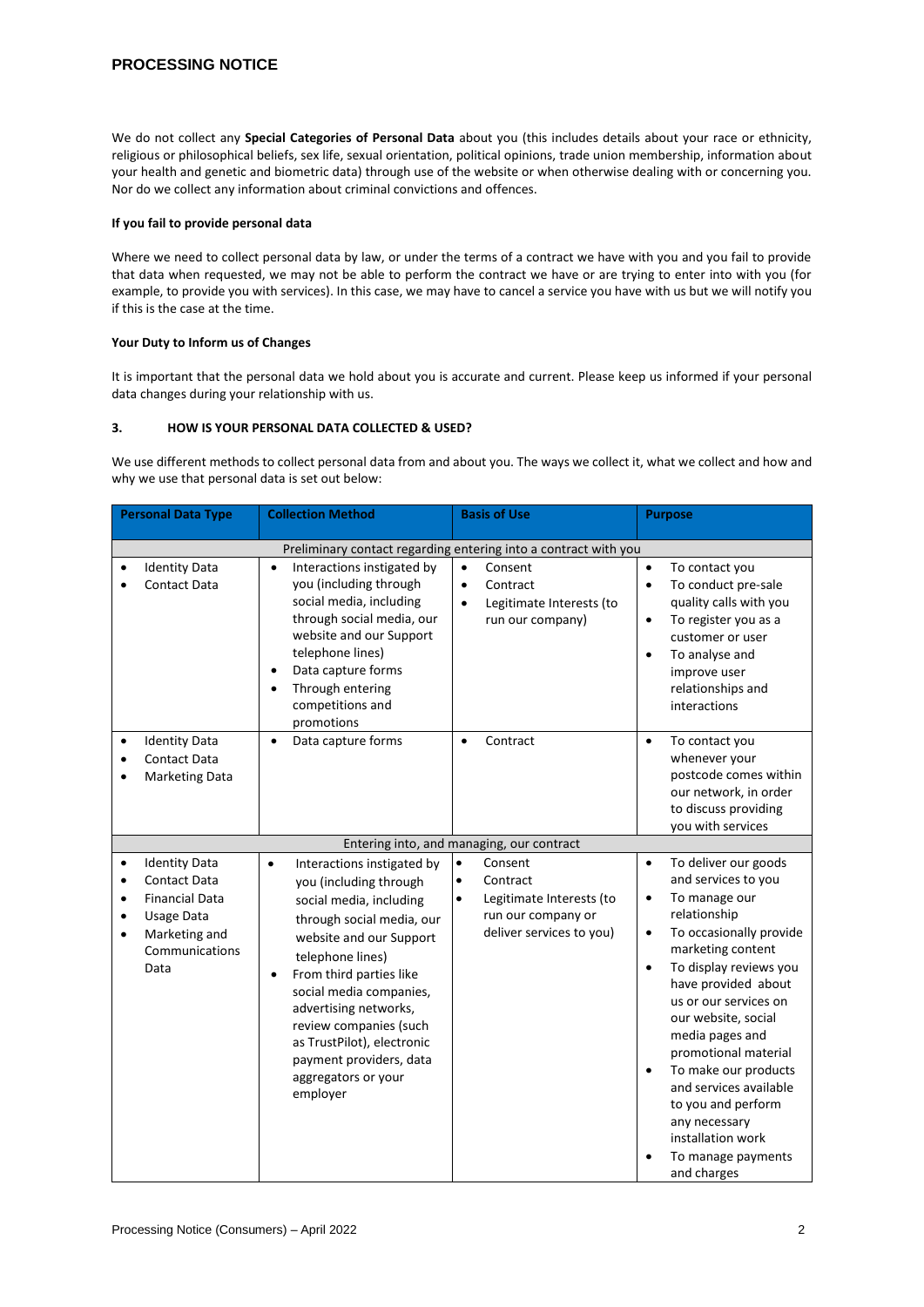| <b>Identity Data</b>                | From you<br>$\bullet$                                                 | $\bullet$              | Legitimate Interest (to<br>gather reviews from our<br>customers)                                                                                                                                | $\bullet$<br>$\bullet$<br>$\bullet$              | To provide billing<br>information to you<br>Collecting and<br>recovering money<br>owed to us<br>To pass your contact<br>details to review<br>service providers (such<br>as TrustPilot) to seek<br>reviews of our goods<br>and services                                                                                                                                                               |
|-------------------------------------|-----------------------------------------------------------------------|------------------------|-------------------------------------------------------------------------------------------------------------------------------------------------------------------------------------------------|--------------------------------------------------|------------------------------------------------------------------------------------------------------------------------------------------------------------------------------------------------------------------------------------------------------------------------------------------------------------------------------------------------------------------------------------------------------|
| <b>Identity Data</b>                | From you<br>$\bullet$                                                 | $\bullet$              | Contract                                                                                                                                                                                        | $\bullet$                                        | To get our install<br>partners to contact<br>you to arrange our<br>installation                                                                                                                                                                                                                                                                                                                      |
| <b>Identity Data</b>                | From you<br>$\bullet$                                                 | $\bullet$              | Legitimate Interest (to be<br>able to offer free<br>installation to you with<br>the help of government<br>funding)                                                                              | $\bullet$                                        | To request a voucher<br>from the Government<br>Department for Digital,<br>Media, Culture and<br>Sport                                                                                                                                                                                                                                                                                                |
|                                     | Technical information and cookies                                     |                        |                                                                                                                                                                                                 |                                                  |                                                                                                                                                                                                                                                                                                                                                                                                      |
| <b>Technical Data</b><br>Usage Data | Interaction with websites<br>$\bullet$<br>use of cookies<br>$\bullet$ | $\bullet$<br>$\bullet$ | Legitimate interests (to<br>administer our IT<br>systems)<br>Legitimate interests (to<br>place cookies in<br>accordance with our<br>cookie policy, where<br>consent is not required)<br>Consent | $\bullet$<br>$\bullet$<br>$\bullet$<br>$\bullet$ | To permit access to<br>our Site<br>To keep our online<br>avenues working, up to<br>date and effective<br>To administer and<br>protect our business<br>and our website<br>(including<br>troubleshooting, data<br>analysis, testing,<br>system maintenance,<br>support, reporting and<br>hosting of data)<br>As otherwise described                                                                    |
|                                     |                                                                       |                        |                                                                                                                                                                                                 |                                                  | in our Cookie Policy                                                                                                                                                                                                                                                                                                                                                                                 |
| any of the above                    | as above<br>$\bullet$                                                 | $\bullet$              | Ancillary processing<br>Legitimate interests (to<br>protect and run our<br>company)<br>Compliance with law                                                                                      | $\bullet$<br>$\bullet$<br>$\bullet$              | To anonymise and<br>aggregate so that your<br>information is no<br>longer personal data<br>and can be used<br>outside as described in<br>this Processing Notice<br>Ancillary purposes,<br>such as back-ups and<br>archiving<br>Dealing with legal<br>obligations (such as<br>compliance with tax<br>law, identity<br>verification<br>requirements and<br>preparing company<br>accounts) and disputes |

Please note that the above lists are non-exhaustive. We will generally only use your Personal Data for the purposes for which we collected it, unless permitted by law or we reasonably consider that we need to use it for another reason and that reason is compatible with the original purpose. If we need to use your Personal Data for an unrelated and incompatible purpose, we will notify you where necessary and we will explain the legal basis which allows us to do so. Please note that we may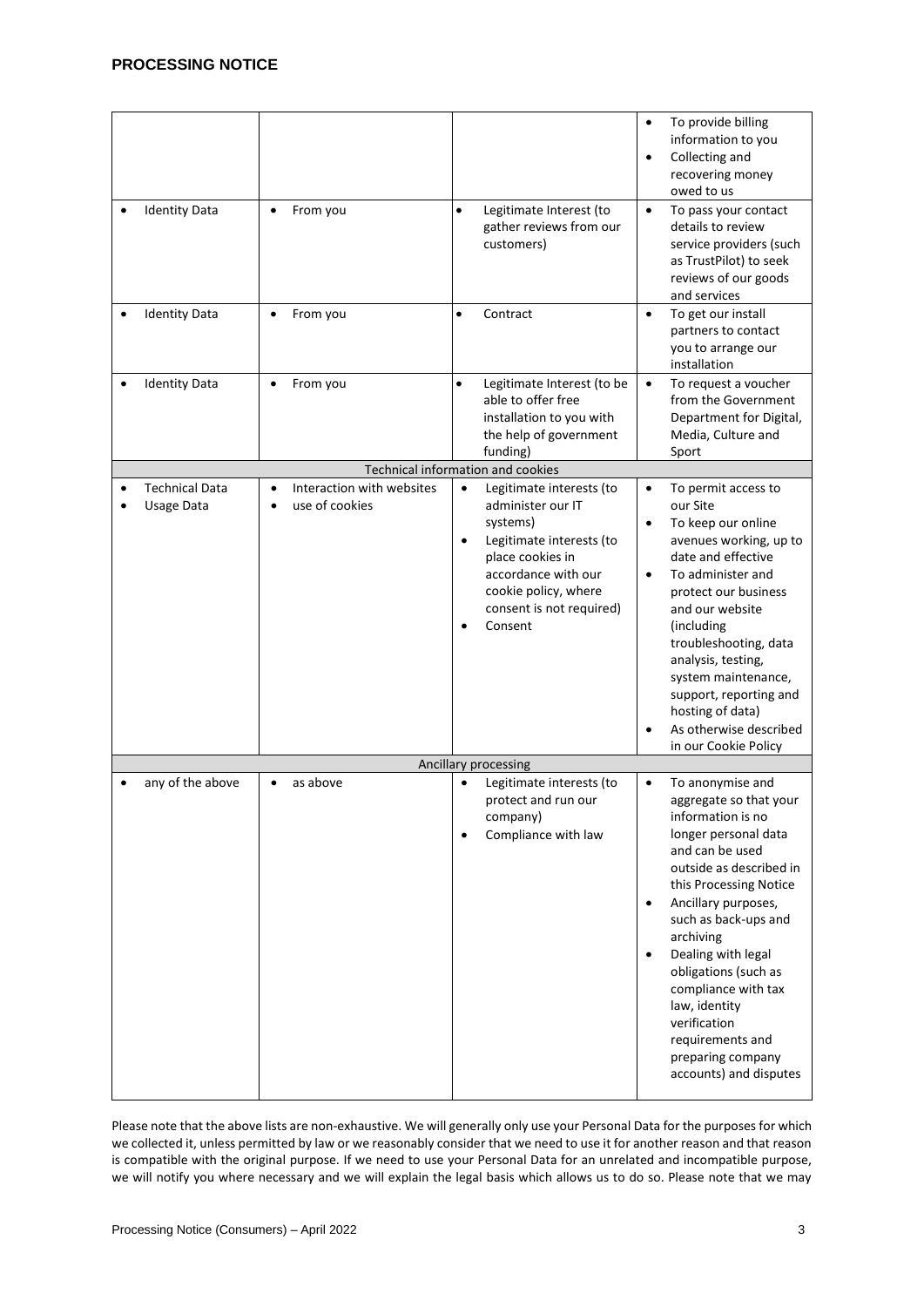# **PROCESSING NOTICE**

process your personal information without your knowledge or consent, in compliance with the above rules, where this is required or permitted by law. Where we rely on legitimate interest, you can contact us for more details on the consideration of these interests.

## **NOTE:**

**Legitimate Interest** can mean our interest or the interest of another party. We make sure we consider and balance any potential impact on you (both positive and negative) and your rights before we process your personal data for our legitimate interests. We do not use your personal data for activities where our interests are overridden by the impact on you (unless we have your consent or are otherwise required or permitted to by law).

## **Consent**

Whenever we rely on your consent (as noted above), you have the right to revoke such consent at any time by emailing legal@fibrus.com. Unless another basis of use exists, we will collect your consent to use your personal data for our marketing and remarketing purposes generally by using tickboxes or where your actions clearly demonstrate your consent (such as by providing your contact details for a specified purpose).

#### **Marketing**

If you are a customer of ours, we may contact you from time to time by call or email to provide some information about our products or services. You can ask us or third parties to stop sending you marketing messages at any time by following the opt-out links on any marketing message sent to you or by contacting us, as appropriate, at any time. Where you opt out of receiving these marketing messages, this will not apply to personal data provided to us as a result of a service experience or other transactions.

We will get your express opt-in consent before we share your personal data with any company outside of our own for marketing unrelated to our company.

## **4. DISCLOSURES OF YOUR PERSONAL DATA**

We may have to share your personal data with the parties (all established in the UK or EEA unless otherwise stated) set out below for the purposes set out in the table in paragraph 4 above:

- between members of the Fibrus Group and its owners;
- third parties to whom we may choose to sell, transfer, or merge parts of our business or our assets. Alternatively, we may seek to acquire other businesses or merge with them. If a change happens to our business, then the new owners may use your personal data in the same way as set out in this processing notice.
- HM Revenue & Customs, regulators and other authorities who require reporting of processing activities in certain circumstances;
- professional advisers including lawyers, bankers, auditors and insurers based in the European Union or United Kingdom who provide consultancy, banking, legal, insurance and accounting services;
- service providers and our contractors (each of whom may have processors or sub-processors) including (as at the date noted above and who may be updated from time to time): review website providers (such as TrustPilot); our installation partners and wayleave agents (including Entegro; Charles Brand; Viberoptix; KN Circet; Holm Networks; electricity Worx; H&J Martin; Dalcour Maclaren); our IT suppliers and support partners (including B4B; Sysco Software Solutions; and GoCardless); and
- other parties where you ask us to share that data, or we ask you and you consent.

We require all third parties to respect the security of your personal data and to treat it in accordance with the law. We do not allow our third-party service providers to use your personal data for their own purposes and only permit them to process your personal data for specified purposes and in accordance with our instructions.

## **5. INTERNATIONAL TRANSFERS**

We do not generally transfer your personal data outside the UK other than to the EEA.

Where we do make such transfers outside those jurisdictions, transfers to the following jurisdictions are permissible without any additional measures as each has been determined by the UK Government to be a jurisdiction of adequate protection (further details): the EEA; Andorra; Argentina; Faroe Islands; Guernsey; Isle of Man; Israel; Jersey; New Zealand; Switzerland; Uruguay, and (subject to some exemptions): Japan; and Canada.

Where recipients are based in other jurisdictions, we ensure that a similar degree of protection is enforced as is required within the UK by ensuring that the recipients use and are bound by standard contractual clauses which may be enforceable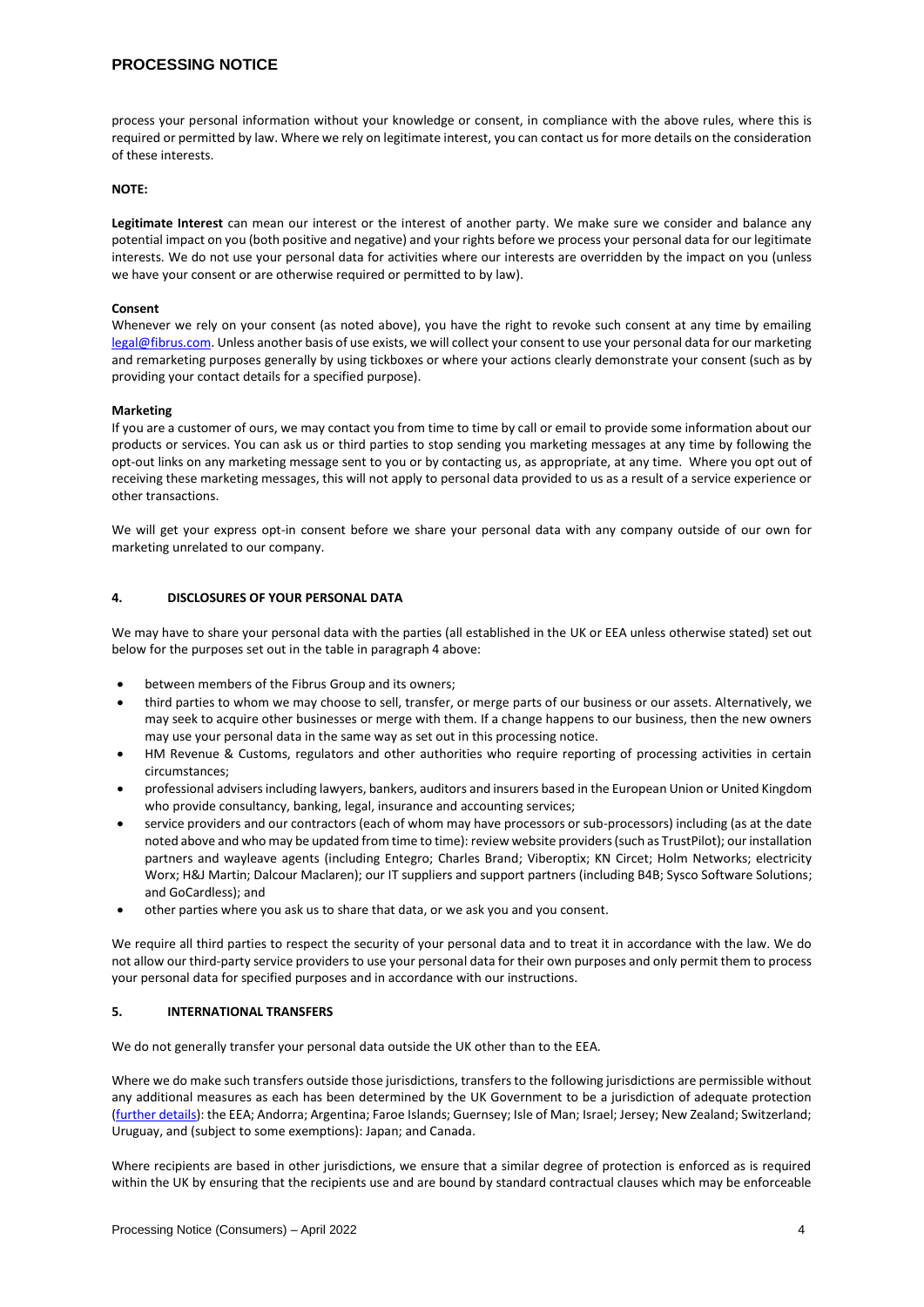# **PROCESSING NOTICE**

by you regarding data protection (as well applying appropriate additional security measures). Those standard clauses we use most often are the International Data Transfer Agreement as published by the UK ICO or the EU Standard Contractual Clauses.

Occasionally, we rely on other legislative exemptions to justify making international transfers. However, this is not done regularly.

## **6. DATA SECURITY**

We have put in place appropriate security measures to prevent your personal data from being accidentally lost, used or accessed in an unauthorised way, altered or disclosed. We have also put in place procedures to deal with any suspected personal data breach and will notify you and any applicable regulator of a breach where we are legally required to do so. In addition, we limit access to your personal data to those employees, agents, contractors and other third parties who have a business need to know. They will only process your personal data on our instructions and they are subject to a duty of confidentiality. Please contact us if you would like more information regarding the security measures we use.

## **7. DATA RETENTION**

We will only retain your personal data for as long as necessary to fulfil the purposes we collected it for, including for the purposes of satisfying any legal, accounting, or reporting requirements.

To determine the appropriate retention period for personal data, we consider the amount, nature, and sensitivity of the personal data, the potential risk of harm from unauthorised use or disclosure of your personal data, the purposes for which we process your personal data, how long a legal claim may be taken and whether we can achieve those purposes through other means, and the applicable legal requirements.

In some circumstances we may anonymise your personal data (so that it can no longer be associated with you) for other purposes, in which case we may use this information indefinitely without further notice to you.

## **8. YOUR LEGAL RIGHTS**

Under certain circumstances, you have rights under data protection laws in relation to your personal data. You have the right to:

- **Request access** to your personal data (commonly known as a "data subject access request"). This enables you to receive a copy of the personal data we hold about you.
- **Request correction** of the personal data that we hold about you. This enables you to have any incomplete or inaccurate data we hold about you corrected, though we may need to verify the accuracy of the new data you provide to us.
- **Request erasure** of your personal data. This enables you to ask us to delete or remove personal data where there is no good reason for us continuing to process it, where you have successfully exercised your right to object to processing (see below), where we may have processed your information unlawfully or where we are required to erase your personal data to comply with local law. Note, however, that we may not always be able to comply with your request of erasure for specific legal reasons which will be notified to you, if applicable, at the time of your request.
- **Object to processing** of your personal data where we are relying on a legitimate interest (or those of a third party) and there is something about your particular situation which makes you want to object to processing on this ground as you feel it impacts on your fundamental rights and freedoms. You also have the right to object where we are processing your personal data for direct marketing purposes. In some cases, we may demonstrate that we have compelling legitimate grounds to process your information which override your rights and freedoms.
- **Request restriction of processing** of your personal data. This enables you to ask us to suspend the processing of your personal data in the following scenarios: (a) if you want us to establish the data's accuracy; (b) where our use of the data is unlawful but you do not want us to erase it; (c) where you need us to hold the data even if we no longer require it as you need it to establish, exercise or defend legal claims; or (d) you have objected to our use of your data but we need to verify whether we have overriding legitimate grounds to use it.